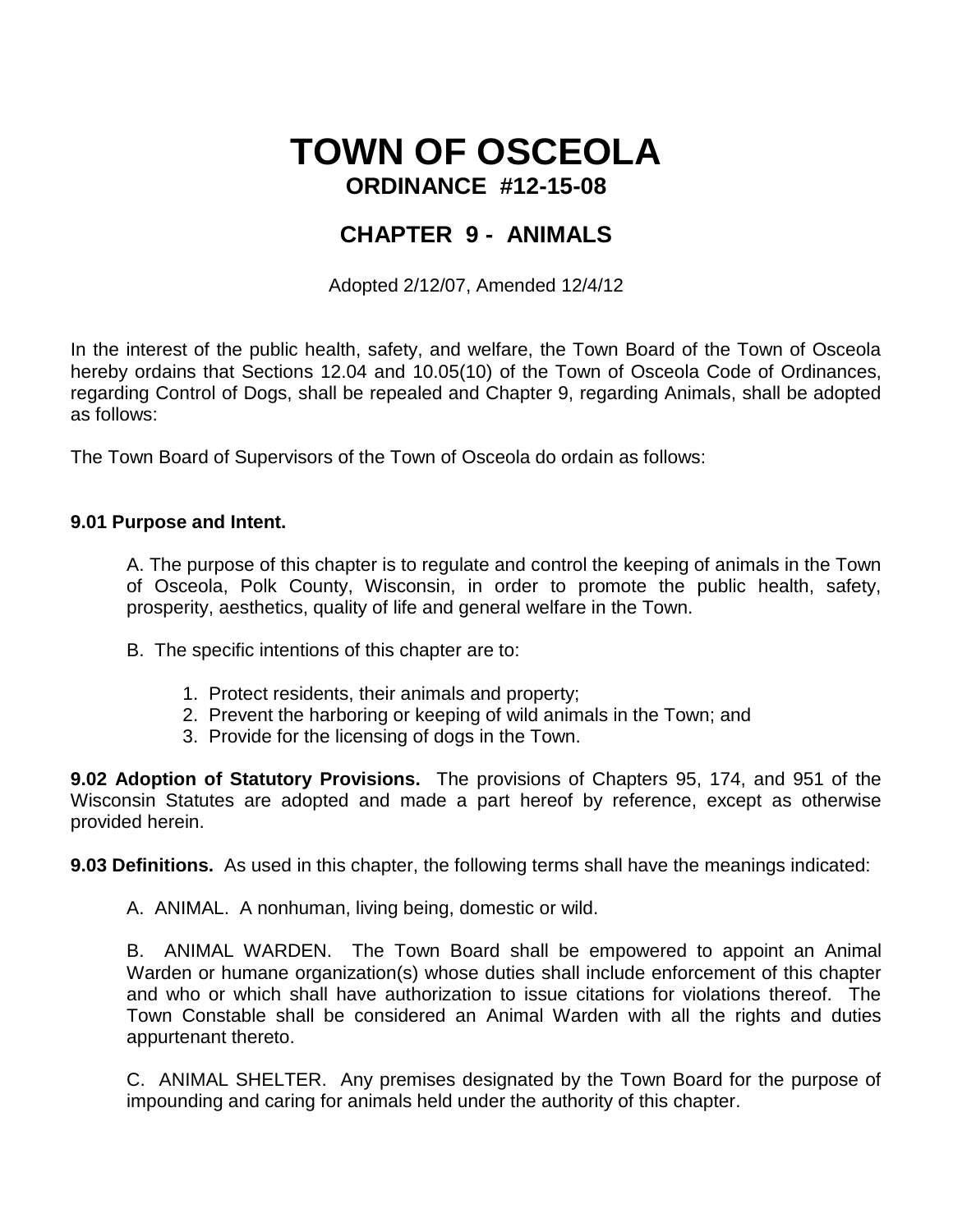D. AT LARGE. An animal is "at large" when it is off the property of its owners or custodians and is not under restraint.

E. DOG KENNEL. Any premises in the Town that keeps more than five (5) dogs.

F. EXOTIC ANIMALS. Any animal not native to Wisconsin or any animal that is generally recognized as a non-domesticated animal.

G. HUMANE OFFICER. The Town shall be empowered to appoint a Humane Officer certified by the State of Wisconsin in compliance with Ch. 173, Wis. Stats., and Ch. ATCP 15. (Added 12/4/12)

H. LICENSE. A numbered metallic tag to be issued to the owner after payment of the fee and exhibition of proof of rabies vaccination.

I. OFFICER. Any law enforcement officer of the town, county or state or person designated by the Town Chairperson or members of the Town Board to assist in the enforcement of this chapter.

J. OWNER. Any person, partnership or corporation owning, possessing, harboring or keeping an animal or animals.

K. RESTRAINT. An animal is under restraint within the meaning of this chapter if it is controlled by a leash, at heel beside a competent person and obedient to that person's commands, on or within a vehicle being driven or parked on the streets or roads or within the property limits of its owner or keeper.

L. WILD ANIMAL OR REPTILE. An animal which, in its uncaptured wild state, has the physical capacity to be dangerous to the safety and welfare of any person or property. Examples of such wild animals and reptiles include, but are not limited to, bears, wolves, coyotes, cougars, tigers, monkeys, apes, poisonous snakes, large reptiles over 18 inches in length and raptors, excluding dogs, cats, birds and other traditional house pets. Reducing the size of such animals, whether trained, raised or bred in captivity or otherwise considered domesticated in any manner, shall not remove such wild animals and reptiles from these requirements and regulations.

M. WOLF-DOG HYBRID. Any offspring resulting from the breeding of a wolf and a dog or from the breeding of a wolf and a wolf-dog hybrid or from the breeding of a wolf-dog hybrid and a wolf-dog hybrid.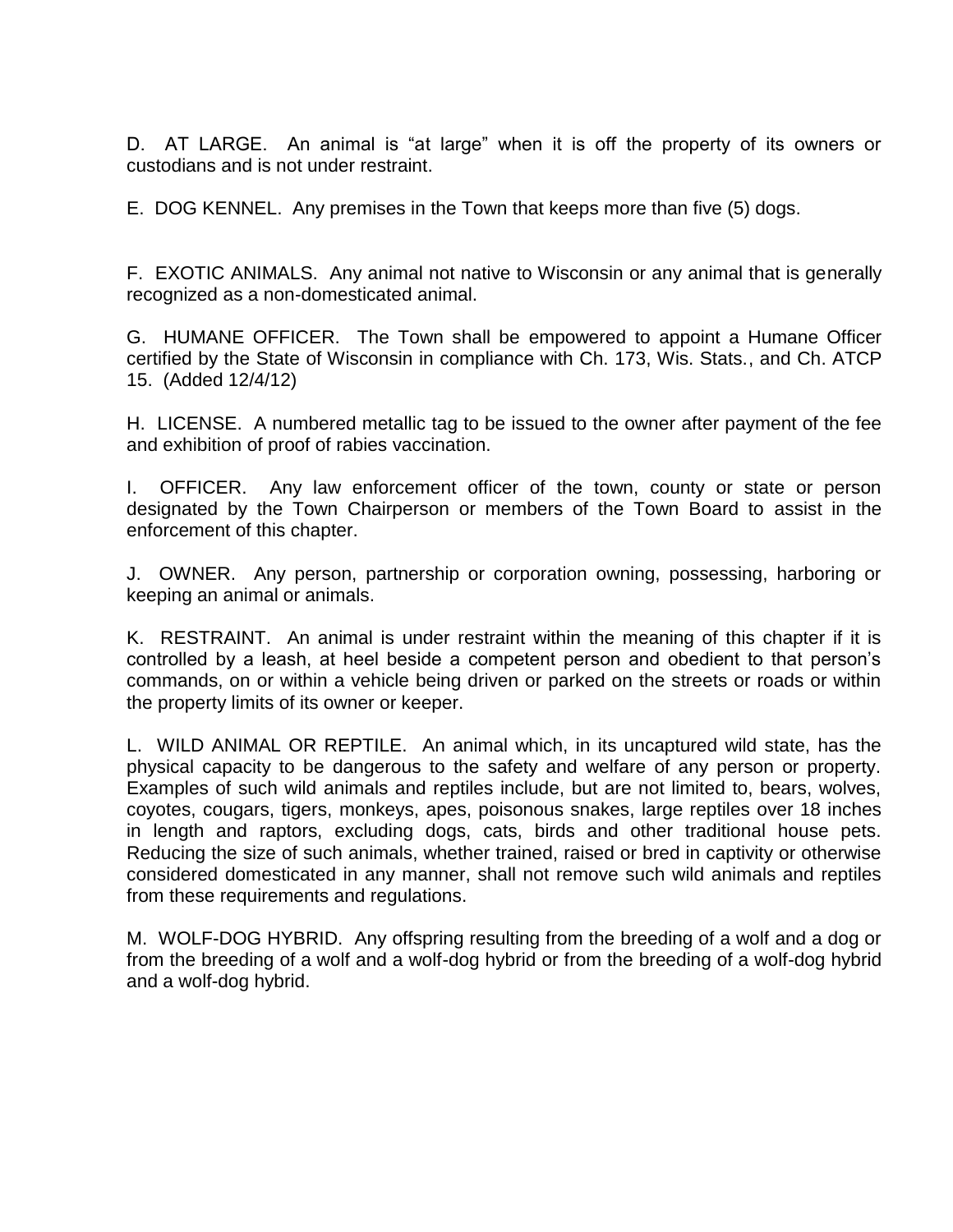# **9.04 Licenses and permits.**

# A. Kennels.

1. A license shall be required for any kennel. This license shall cover all animals kept during the year and shall be issued by the Town Clerk/Treasurer upon proof of rabies vaccination for all dogs on the premises and payment of the license fee. The kennel fee at the time of adopting this ordinance is \$40.00 for kennels with twelve (12) or fewer dogs and \$4.00 for each dog thereafter. The Town Board shall annually review the fee and may modify the fee by resolution of the Town Board.

2. Proof of rabies shots for each dog over five (5) months of age in the kennel shall be provided to the Town and shall be posted at the kennel. Kennel operators are not required to separately license individual animals.

B. Dogs. It shall be unlawful for any person in the Town of Osceola to own, harbor or keep any dog more than five months of age without complying with the provisions of Chapter 174 of the Wisconsin Statutes relating to the listing, licensing and tagging of the same.

1. No person shall own, keep or harbor any dog within the town limits unless such dog is licensed as herein provided. A valid license tag must be attached to the collar which is kept on the dog whenever it is outdoors unless the dog is securely confined in a fenced area.

2. Licenses are available from the Town Clerk/Treasurer. Written application for such license shall be made to the Town Clerk/Treasurer and shall state the name and address of the owner and the name, breed, color and sex of the dog and proof of rabies vaccination. The license fee shall be paid at the time of making application. A numbered metallic tag shall be issued to the owner for each dog licensed.

3. The yearly license fee at the time of adopting this ordinance is \$5.00 for a neutered male dog or a spayed female dog. The yearly dog license fee at the time of adopting this ordinance for an un-neutered male dog or un-spayed female dog is \$10.00. The Town Board shall review the license fees annually and may modify them by resolution of the Town Board.

4. All dog licenses shall be issued for one calendar year beginning with the first day of January. There shall be no prorating of the license fees for less than one year.

5. In the event that the metallic license tag issued for a dog shall be lost, the owner may obtain a new tag. The fee for such new tag shall be set by the Town Board resolution.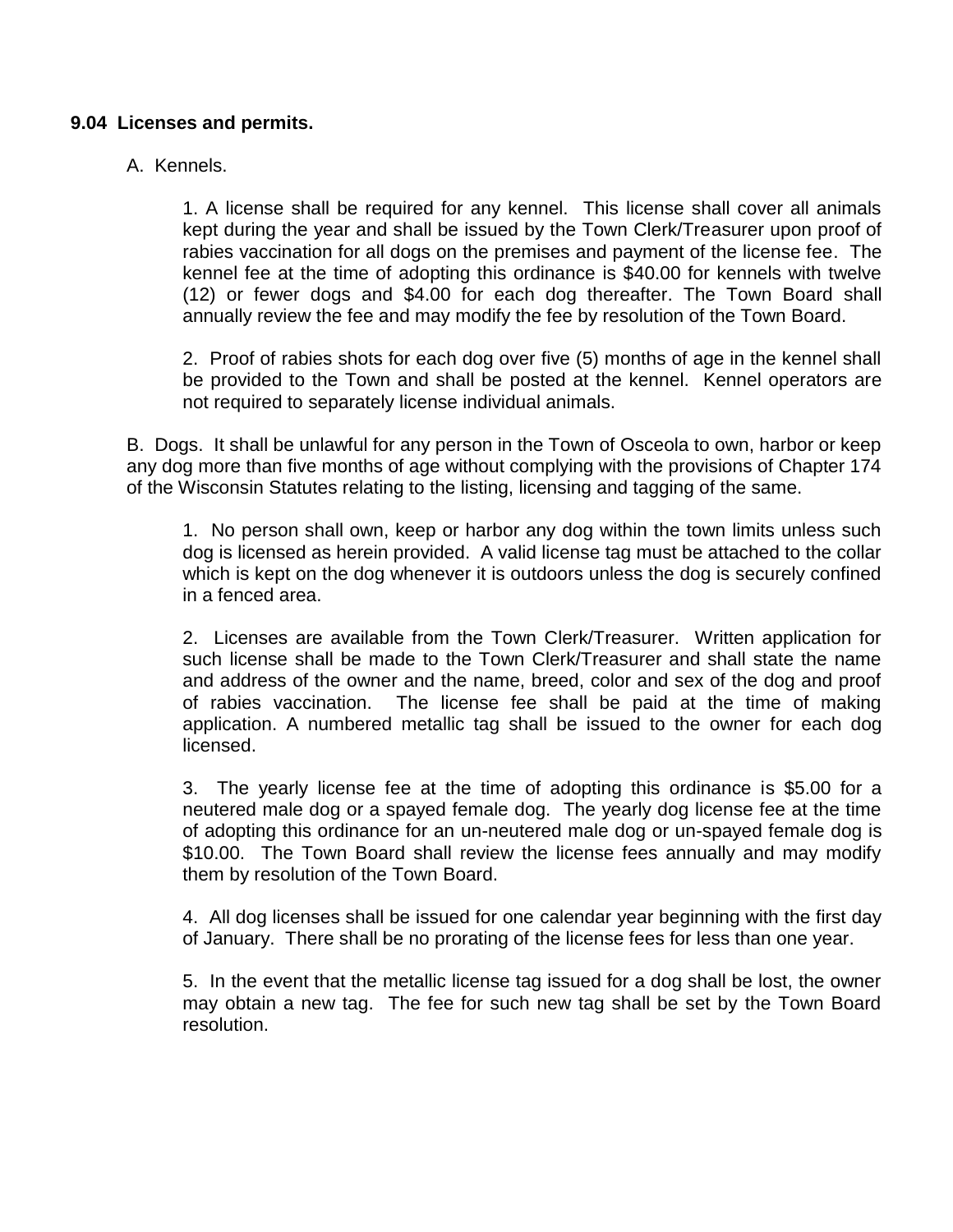6. If there is a change in the ownership of a dog during the license year, the owner shall notify the Town Clerk/Treasurer to have the license transferred to the new owner's name.

7. No person shall use, for any dog, the receipted license tag issued for another dog.

8. No license shall be issued for any dog without proof of current rabies vaccination having been made to the Town Clerk/Treasurer.

9. In accordance with W.S.A. §174.055, dogs used by blind, deaf and/or mobility impaired persons or dogs used for educational/scientific purposes are exempt from the dog license, tax, and such persons shall receive annually a free dog license.

a. The owner must still apply using normal procedures.

b. The owner must still provide proof of rabies vaccination.

# **9.05 Nuisances; impoundment.**

A. It shall be the obligation and responsibility of the owner or custodian of any animal in the Town, whether permanently or temporarily therein, to prevent such animal from committing any act which constitutes a nuisance.

1. It shall be considered a nuisance for any animal to:

a. Unreasonably annoy or disturb a person(s) or neighborhood by frequently and habitually howling, yelping, barking or making other such noises;

b. Emit objectionable odors;

c. Frequent school grounds, parks or public beaches;

d. Chase vehicles;

e. Molest or annoy any person if such person is not on the property of the owner or custodian of such animal;

f. Molest, defile or destroy any property, excepting that of the owner or custodian, and whether such property is public or private; or

g. Kill, wound or worry domestic animals, livestock deer or game birds for the nests or eggs of game birds.

2. Notwithstanding Subsection A(1)(g) above, normal hunting during hunting season is not precluded.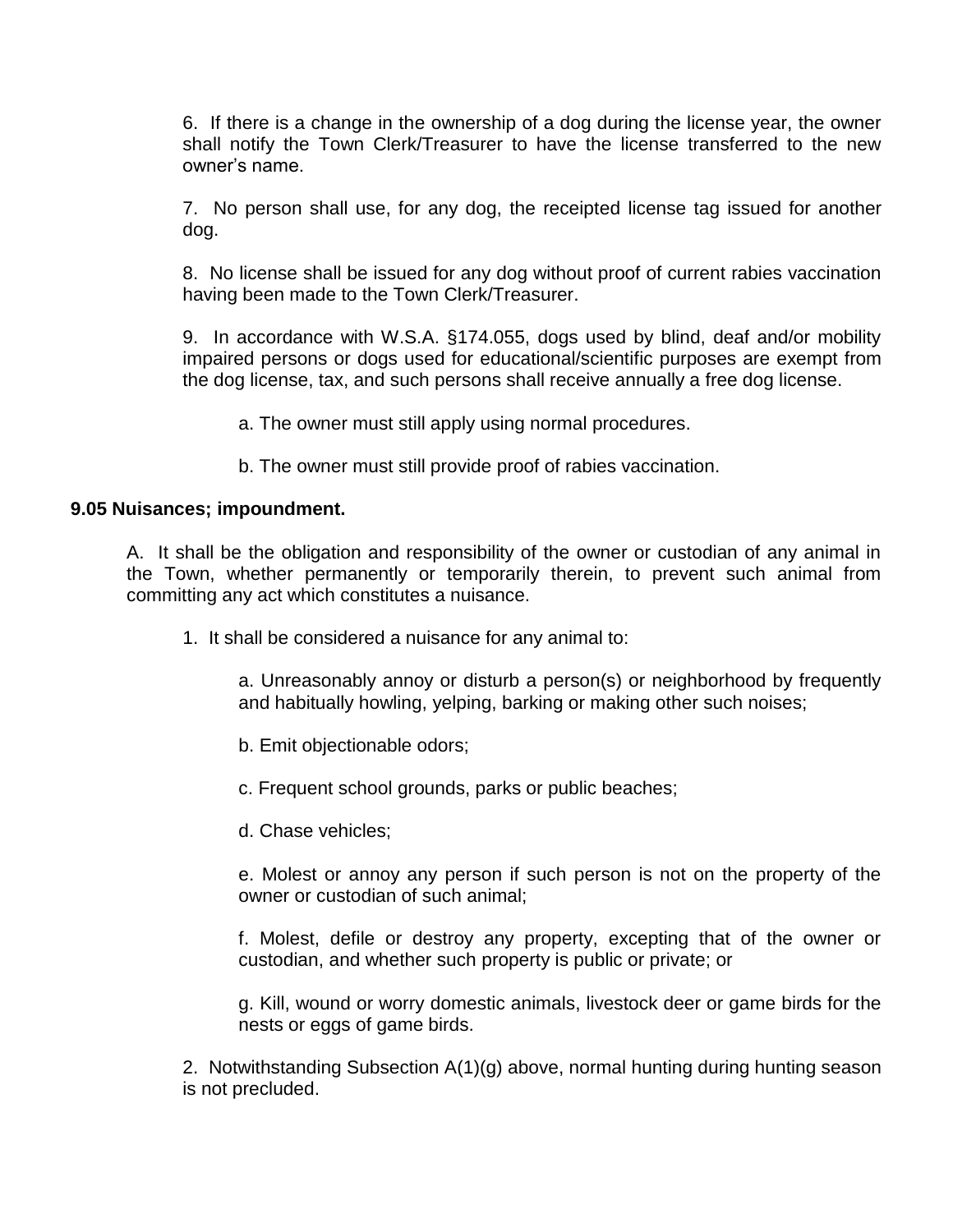3. Failure on the part of the owner or custodian to prevent his animal or animals from committing an act of nuisance shall be subject to the penalty hereinafter provided.

B. Dogs may not run at large. Dogs must be under restraint. Unrestrained animals may be taken by any officer, impounded in an animal shelter and there confined in a humane manner. Impounded animals shall be kept for not less than seven days unless reclaimed by their owners. If an animal is found at large and its owner can be readily ascertained and located, such animal need not be impounded but may instead, be taken to the owner. In such cases, however, proceedings shall be taken against the owner for violation of this chapter. If the animal is impounded and the owner can be readily ascertained, reasonable efforts shall be made to notify the owner in person or by mail that such dog is impounded. If the person who owns or harbors the offending dog cannot be ascertained, the Animal Warden shall post within 24 hours after seizure a notice on the bulletin board at the Town Hall. Such notices shall be dated and if the owner does not reclaim the dog within seven (7) days the dog shall be disposed of in the proper manner. Animals not claimed by their owners within seven days may be humanely destroyed or given for adoption by any person or agency delegated by the Town Board to exercise such authority. A dog that is actively engaged in the Town in a legal hunting activity, including training, is not considered to be running at large if the dog is monitored or supervised by a person and the dog is on land in the Town that is open to hunting or on land that the person has obtained permission to hunt or train a dog. Training may include dog trials or other dog related outdoor events occurring in the Town. A dog that is used by a law enforcement agency as defined in §165.83(1)(b), Wis. Stats., in the Town to perform enforcement functions is not considered to running at large for the purpose of the ordinance.

C. An owner reclaiming an impounded animal shall first pay to the impound facility, the impounding fees, which fees are set by the impound facility. In addition, the owner shall be subject to all the penalties for violation of this chapter.

# **9.06 Exotic or wild animals prohibited.**

A. No exotic or wild animals or wolf-dog hybrids may be kept within Town limits except that wild or exotic animals may be kept for exhibition purposes by circuses, zoos or educational institutions, in accordance with such regulations as shall be established by town, county or state law.

# **9.07 Animal Warden**

A. The Town Board may from time to time appoint an Animal Warden, to enforce this ordinance. The Animal Warden must comply with all state or federal licensing or permit requirements. Such person or entity shall have police powers, and no person shall interfere with or hinder the Animal Warden in the enforcement of this ordinance.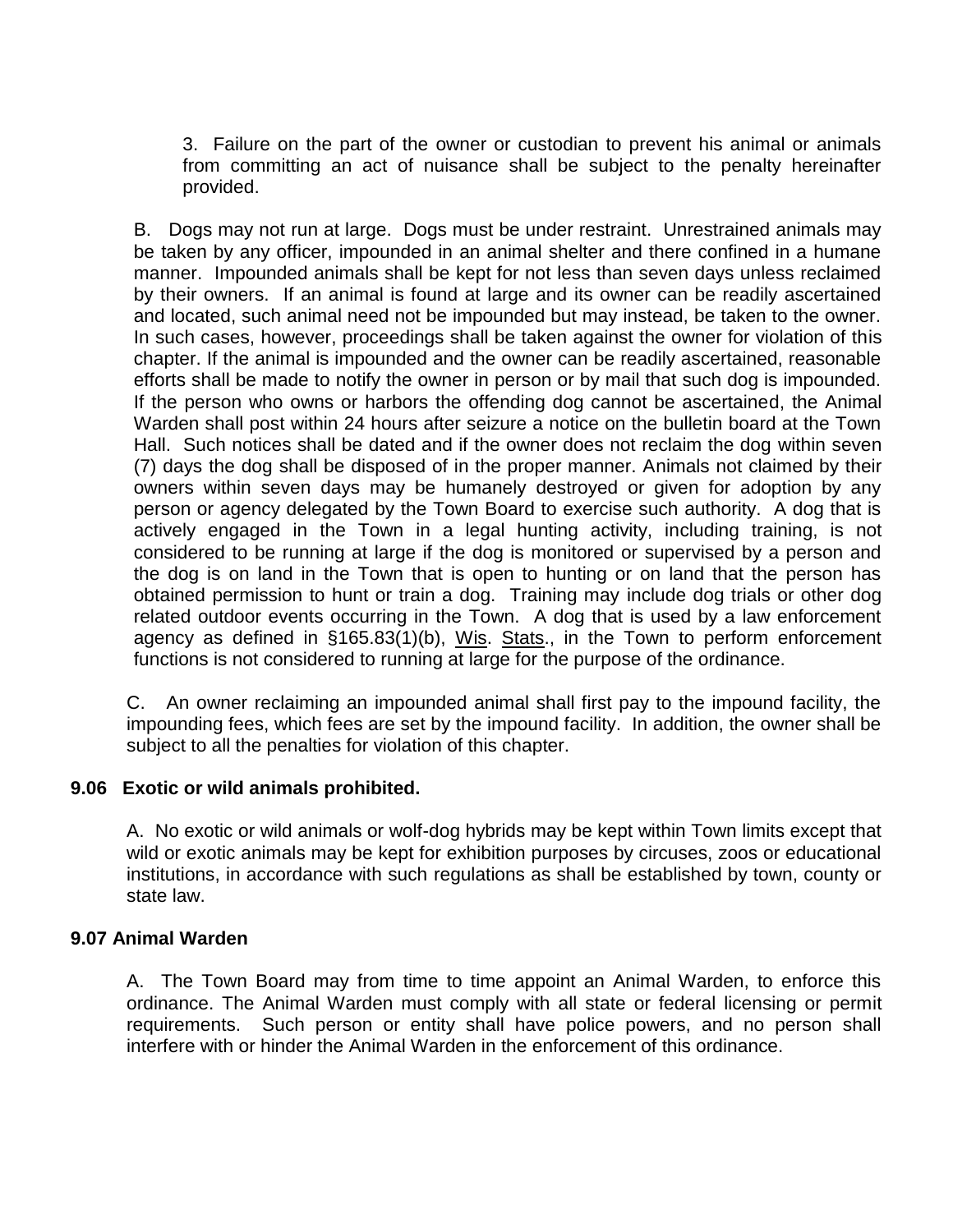B. Records. The Animal Warden and Clerk/Treasurer shall keep complete and accurate records of all dogs licensed. They shall also keep records of all dogs picked up together with monies received through payment of forfeitures and fees. An annual report shall be provided to the Town Board at the end of each calendar year.

# **9.08 Humane Officer.** (Added 12/4/12)

- A. Appointment. The Town Board may appoint a Humane Officer under §173, Wis. Stats.
- B. Jurisdiction. The Humane Officer's jurisdiction is limited to the Town of Osceola.
- C. Certification. Any person appointed as the Town's Humane Officer under §173, Wis. Stats., must comply with the provisions of §173.05, Wis. Stats., and Ch. ATCP 15.
- D. Powers and Duties. As in §173, Wis. Stats., including, but not limited to the following:
	- 1. Any power and/or duty authorized to the Animal Warden.
	- 2. Enforce §95.21, §173, §174, §951, Wis. Stats., and this Ordinance relating to animals.
	- 3. Investigate alleged violations of statutes and ordinances relating to animals and, in course of investigations, execute inspection warrants under §66.0119, Wis. Stats.
	- 4. Seek subpoenas from the county district attorney to compel testimony and obtain documents in aid of investigations.
	- 5. Issue citations under §66.0113, Wis. Stats., for violations of state and town ordinances relating to animals.
	- 6. Request law enforcement officers and district attorneys to enforce and prosecute violations of state law and may cooperate in those prosecutions.
- E. Prohibited Actions. Unless also a law enforcement officer, a humane officer may not in the course of his/her duties do the following:
	- 1. Execute a search warrant.
	- 2. Carry firearms.
	- 3. Stop or arrest persons.
	- 4. Stop, search, or detain vehicles, except under an inspection warrant under §66.0119, Wis. Stats.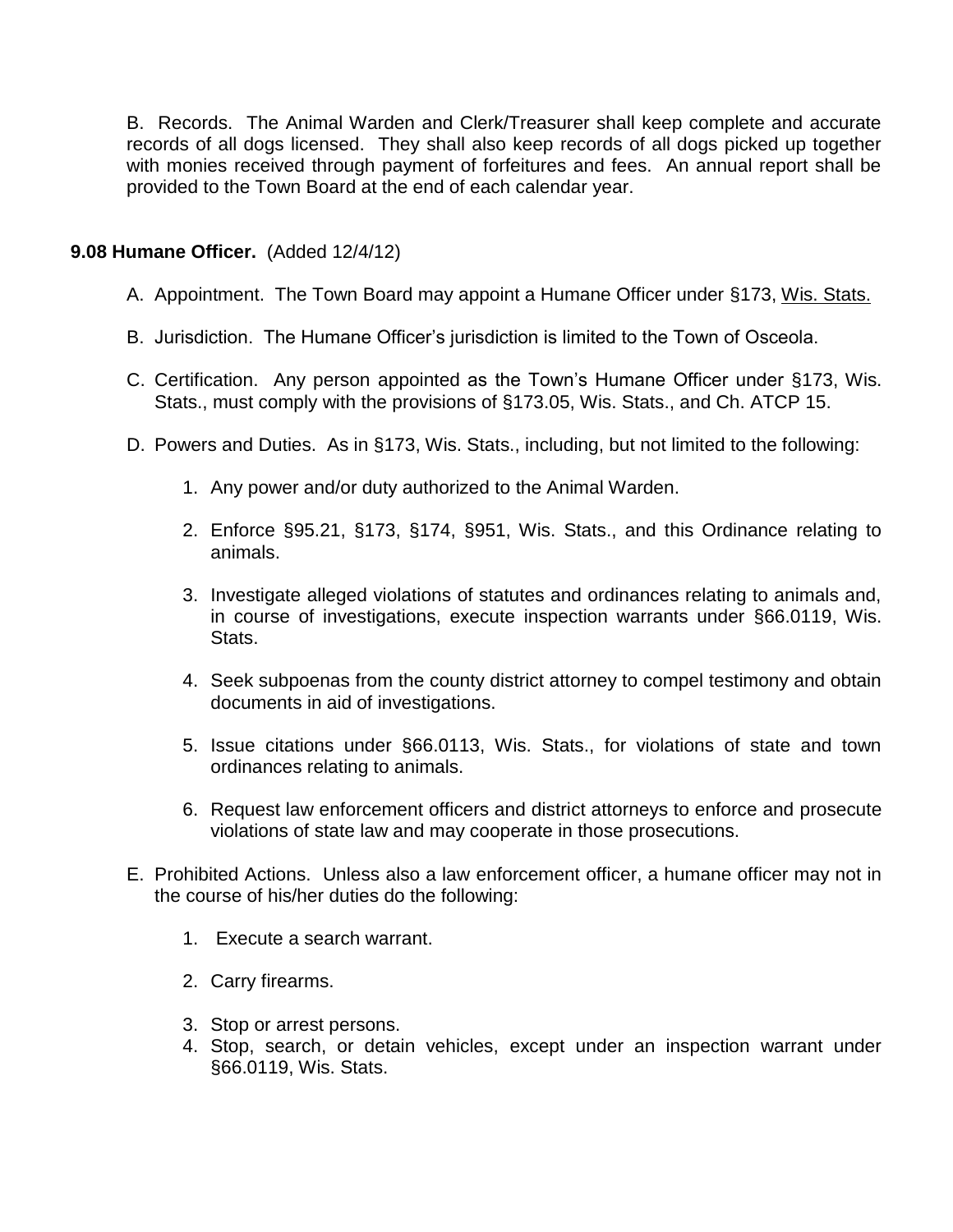- 5. Enter any place or vehicle by force without consent of the owner, except in an emergency occasioned by fire or other circumstance in which that entry is reasonable and is necessary to save an animal from imminent death or person from imminent death or injury.
- 6. Remove any animal from the custody of another person by force.
- 7. Dispose of any animal that comes into the officer's custody in the course of his/her duties.

# **9.09 Fees; violations and penalties.**

A. Unless otherwise provided in this chapter, any person violating any of the provisions of this chapter or knowingly aiding or abetting another in the violation thereof, in addition to the penalties hereinbefore prescribed, shall, upon conviction, pay a penalty as provided in Chapter 25.04 of the Town of Osceola Code of Ordinances, plus costs and attorney fees in the Town incurs in prosecution. If any violation is continuing, each day's violation shall be deemed a separate violation.

B. Penalties for dogs running at large shall be not less than \$25.00 nor more than \$100.00 for the first offense, and not less than \$50.00 nor more than \$200 for subsequent offenses.

C. The Town is authorized to enforce this ordinance by issuance of citations, impoundment and by any other method authorized by law. The amount of deposit, forfeiture and costs shall be as set forth in Osceola Town Code Chapter 25 and shall be subject to periodic review and possible amendment by the Town Board.

D. Fees. All license fees for this chapter may be periodically reviewed by the Town Board and amended by Town Board resolution.

#### **9.10. Severability Clause.**

If any provision of this Ordinance or its application to any person or circumstance is held invalid, the invalidity does not affect other provisions or applications of this Ordinance that can be given effect without the invalid provisions or application, and to this end, the provisions of this Ordinance are severable.

#### **9.11 Effective Date.**

This Ordinance shall be effective upon adoption and publication as provided by law.

#### **Passed this 4th Day of December, 2012**

By the Town Board of the Town of Osceola